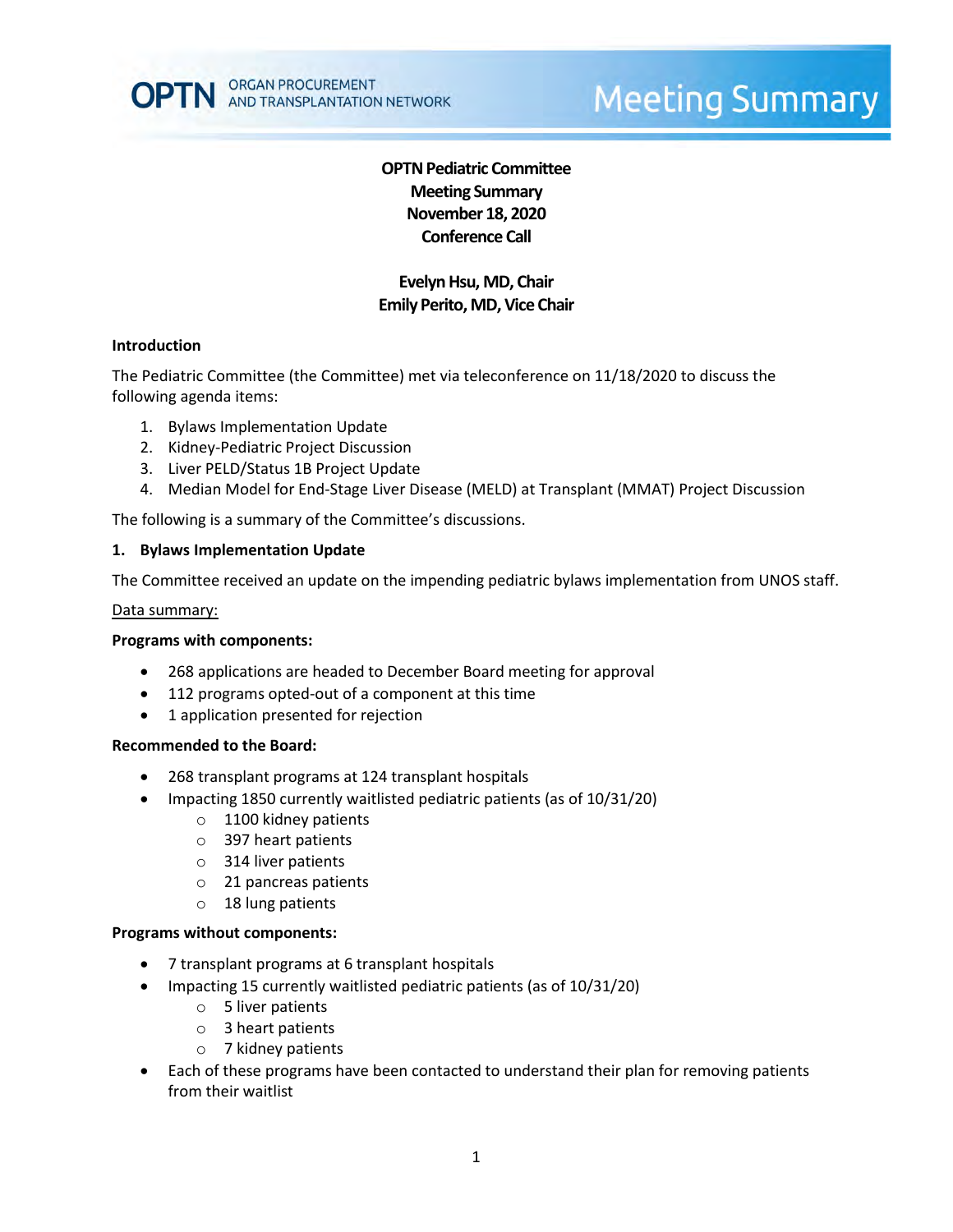#### **Post-Bylaw Implementation Compliance**

- Going forward OPTN/UNOS will monitor for pediatric patients added to a program's waitlist for any pediatric transplants that happen at a program without an approved pediatric component on a regular basis
- Any use of the emergency exception bylaw for status 1A heart and liver patients will also be evaluated
- The Membership and Professional Standards Committee (MPSC) may be reviewing any of these scenarios retrospectively on a case-by-case basis

## Summary of discussion:

One member asked if there was a way to know where the 268 centers with an approved pediatric component are located and where the centers are that have opted out to know if there are geographical areas without pediatric transplant coverage?

A member of UNOS staff responded that they can't do that yet because the program applications and information are still being reviewed. Additionally, this information would need confidential measures before peer review. The staff member continued that after implementation, staff could provide a map where the programs with pediatric components are but can't disclose which programs have decided not to pursue a pediatric component.

One member asked if there is a communication to the programs without a pediatric approved component which would mandate for them to tell currently waitlisted patients about their change in status. A staff member explained that yes according to appendix K, UNOS has already started communication with the programs about this.

A member of the public asked if the UNet warning will appear for any current listings at programs without a pediatric component as well as new listings. A UNOS staff member explained that the system warning will be displayed for any inappropriate listing upon implementation, not just new listings after implementation. However, patients that fall into the emergency exception status of 1A will be able to retain their status after implementation until their standard deadline to renew the status at which point they would need to apply using the specific process under the new bylaw pathway.

One member asked who will review any information regarding inappropriate listings. A UNOS staff member replied that the UNOS member quality department will review through internal reporting measures. A member asked if the committee could also receive reporting on this as well. A member of UNOS staff responded that some data can be provided to the committee after implementation.

The Chair asked another member of the committee to comment on whether they felt that the heart emergency exception criteria were still relevant given that the criteria were set a few years back. The member responded that yes, they agreed that the criteria were still relevant.

A member asked if there is somewhere families can go to see the list of all approved programs. A UNOS staff member responded that yes, there is a master directory of all approved transplant programs on the OPTN website. A member asked if the target audience for that web page is families. A UNOS staff member explained that the web page just shows contact information for programs etc.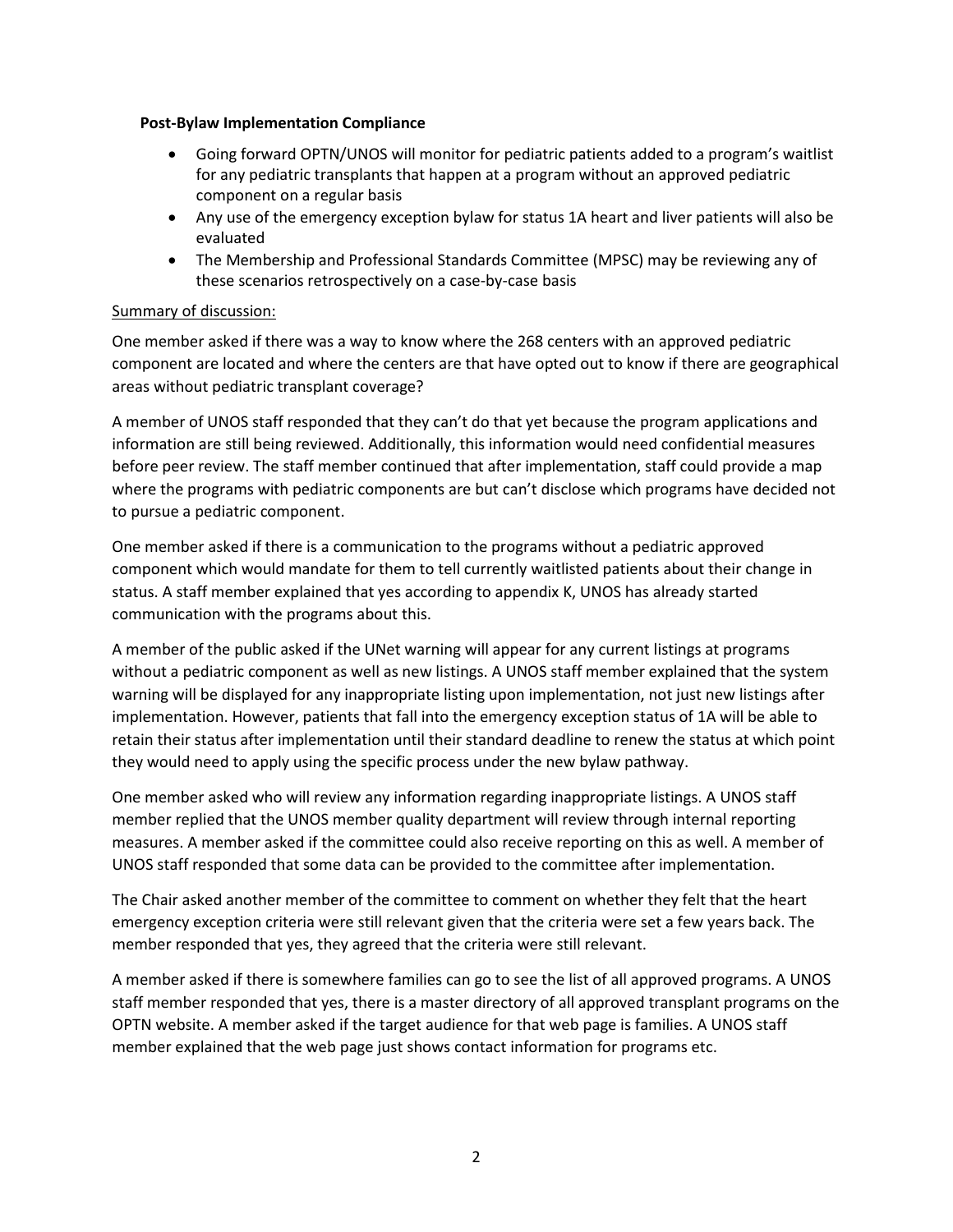The Chair suggested that it may be beneficial to the community to write a manuscript detailing the whole bylaws process and a member of the public suggested that Eileen Brewer may be a good resource as she presented the proposal to the Board of Directors.

A member of HRSA asked who is evaluating emergency exception pathway cases at the OPTN. A UNOS staff member replied that the member quality department will be reviewing inappropriate registrations and that because there is not a subjective review process to this that the process will involve verifying documentation and will not be a subjective exception.

## Next steps:

The Committee will continue to receive regular updates on the bylaws exception requests and standard monitoring reports.

## **2. Kidney-Pediatric Project Discussion**

The Committee received an update and discussed the next steps for the Kidney-Pediatric project.

## Data summary:

- $\bullet$  On October 14<sup>th</sup>, the POC discussed the sequencing of the Kidney-Pediatric project.
- The POC decided that the work of further prioritizing pediatric candidates should be rolled into the efforts of continuous distribution.
- The POC considered several factors in their decision:
	- $\circ$  The kidney-pediatric project would be implemented in a circle system which will shortly be replaced by a continuous distribution framework.
	- o The project falls under strategic priority goal #2 "Increasing equity in access to transplant" which is largely over-allocated.
	- $\circ$  The project requires a large amount of IT resources (4,000 hours) to implement but will only have short term benefit due to the impending work of continuous distribution which will replace the current circle framework.
- Further work in prioritizing pediatric candidates will be incorporated into the continuous distribution framework.
- Members of the Pediatric committee will join the Kidney continuous distribution workgroup and continue discussions from the Kidney-Pediatric project.
- The Pediatric committee will receive regular updates on the discussions and progress.

# Summary of discussion:

The Chair noted a need to document the effort that was put forth and maintain the relationship with Kidney Continuous Distribution Workgroup (Kidney CD Workgroup). She also commented that the committee should focus on getting pediatric members onto the Kidney CD Workgroup.

There was discussion from the committee members about the importance of incorporating the pediatric prioritization into the kidney continuous distribution framework. One member noted that the new framework in and of itself would not solve the concerns of insufficient pediatric priority which is why incorporating the work will be a significant endeavor.

## Next steps:

The Committee will collaborate with the Kidney Committee to continue work on the work of prioritizing pediatric candidates in kidney allocation policy.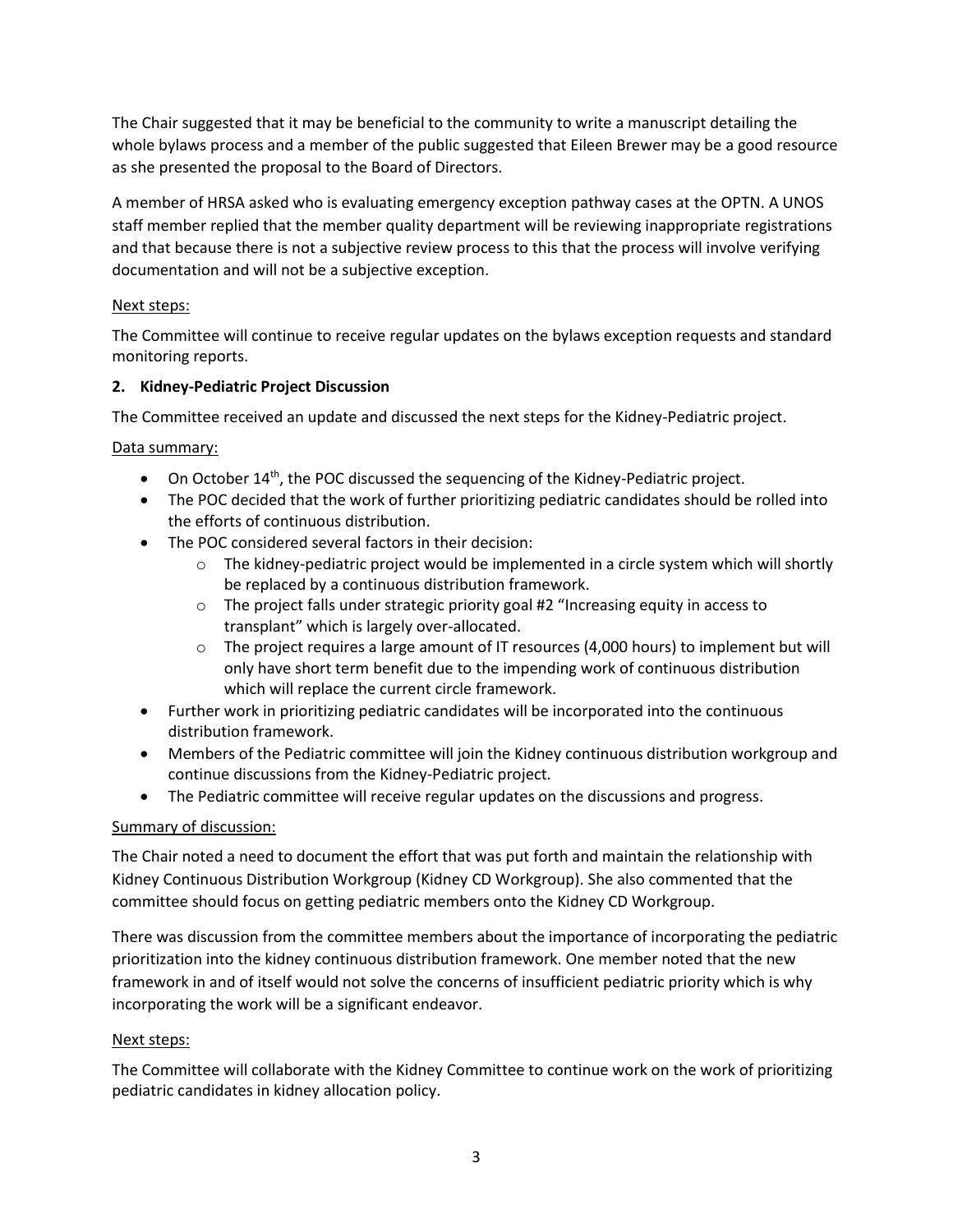## **3. Liver PELD/Status 1B Project Update**

The Committee received an update on the liver project and discussed next steps.

## Summary of discussion:

The Committee skipped this agenda item in the interest of time.

## **4. Median Model for End-Stage Liver Disease (MELD) at Transplant (MMAT) Project Discussion**

A member of the OPTN Liver Transplantation Committee provided an overview of an upcoming project proposal regarding median meld at transplant (MMAT).

## Data summary:

## **Overview:**

- In current liver allocation, candidates with a MELD exception, are assigned an exception score relative to the median MELD at transplant (MMaT) for the transplant program at which they are registered
- The MMaT/transplant program is calculated based on transplants performed within 250 nautical miles (NM) of the program in a previous 365 day period
- Most exception candidates are assigned MMaT-3
	- $\circ$  Ex: MMaT of transplant program is 30, exception candidates are listed at MELD 27
- PELD exceptions are assigned relative to the median PELD at transplant (MPaT) which is based on PELD transplants across the nation
	- o All PELD exception requests are relative to national MPaT, which is 35
- MMaT/transplant program was designed to assign higher MELD score to exception candidates in areas where a higher MELD score is needed to access transplant

**Problem**: Transplant programs in close geographic proximity with different MMaT

- $\circ$  Exception candidates at the two programs have similar clinical condition but will have different exception scores
- Example:
	- $\circ$  MMaT in Philadelphia = 30
	- $O$  MMaT in NYC = 31
	- $\circ$  Exception candidate listed in NYC will have an exception score = 28, in Philadelphia 27
	- $\circ$  On many (but not all) match runs, candidate from NYC will be higher than candidate in Philadelphia

## **Proposed Solution:**

- Instead of basing MMaT around transplant program, base MMaT around donor hospital
- Proposal would calculate MMaT scores for each **donor hospital** and all exception candidates would be assigned exception score relative to the MMaT for donor hospital where match is run
- Because MPaT is calculated for entire nation, disparity between programs does not exist and proposal does not change how MPaT is calculated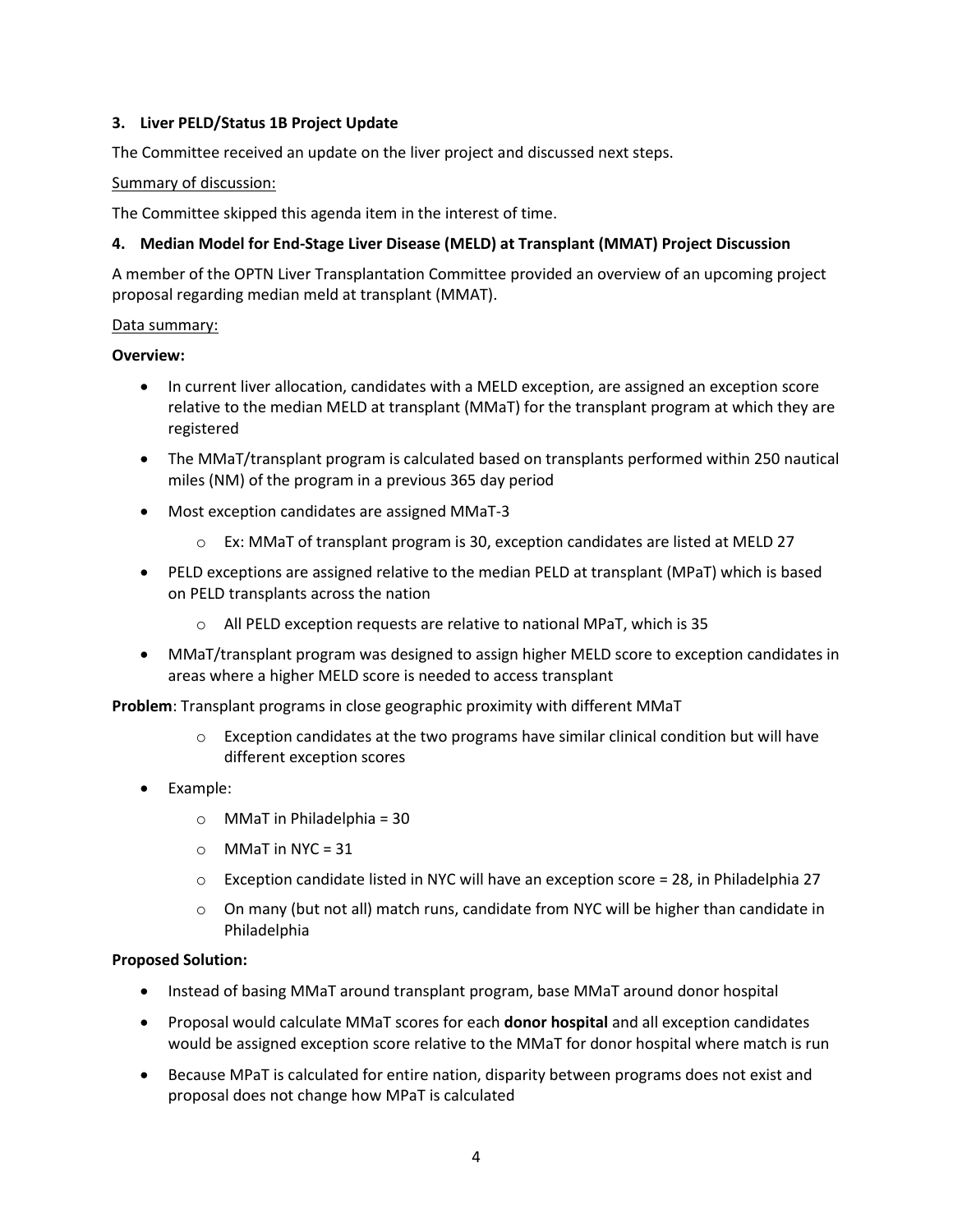- MMaT/Donor Hospital:
	- o Start with 150 NM circle around donor hospital
	- o Increase circle size in increments of 50 NM if cohort not met
	- $\circ$  Exclude living donors, DCD donors, donors from more than 500 NM from transplant hospital, Status 1A/1B
- Minimum Exception Score:
	- $\circ$  Standardized and non-standardized exception scores have lower limit of 15
- Sorting within Liver Allocation:
	- o Exception scores assigned relative to MMaT of donor hospital = exception scores change with each match run
	- $\circ$  Exception candidates can no longer be ranked by time at score or higher (scores will fluctuate)
		- **EXCEPT FIGURE 2** Exception candidates ranked by time since submission of first approved exception
		- Lab candidates ranked by time at score or higher
		- Lab candidates ranked ahead of exception candidates of the same MELD/PELD
- **•** Proposal does **not** change pediatric priority for pediatric donors

## **Additional Consideration:**

- Currently, transplant programs request a specific score when submitting an exception request
- In proposed solution, transplant programs will not be able to submit request for a specific score as scores will fluctuate with each match run
- This change would also occur for PELD requests
- Programs will need to submit requests for MMaT or MPAT adjustments (i.e. MMaT-3, MMaT+2, MMaT+6)
- Programs would still be able to submit specific requests for MELD or PELD 40 and above and these scores would not be tied to MMaT (this is current policy)

## Summary of discussion:

The Chair commented that the proposed policy seems to address disparities in the case of adults. The Chair asked if lab candidates would be prioritized over exception candidates and the presenter responded that the adult candidates would follow the adult sequencing but that it would likely have very little change or impact on pediatric exception candidates. A member of UNOS staff clarified that the proposed policy would prioritize lab MELD candidates over exception PELD candidates.

One member commented that this change could potentially disadvantage adolescent exception candidates and that the Committee should be active in evaluating this possible consequence. A committee member asked if this change to prioritization was data driven by waitlist mortality. The presenter responded that it was not based off of waitlist mortality but was a decision based on clinical judgment.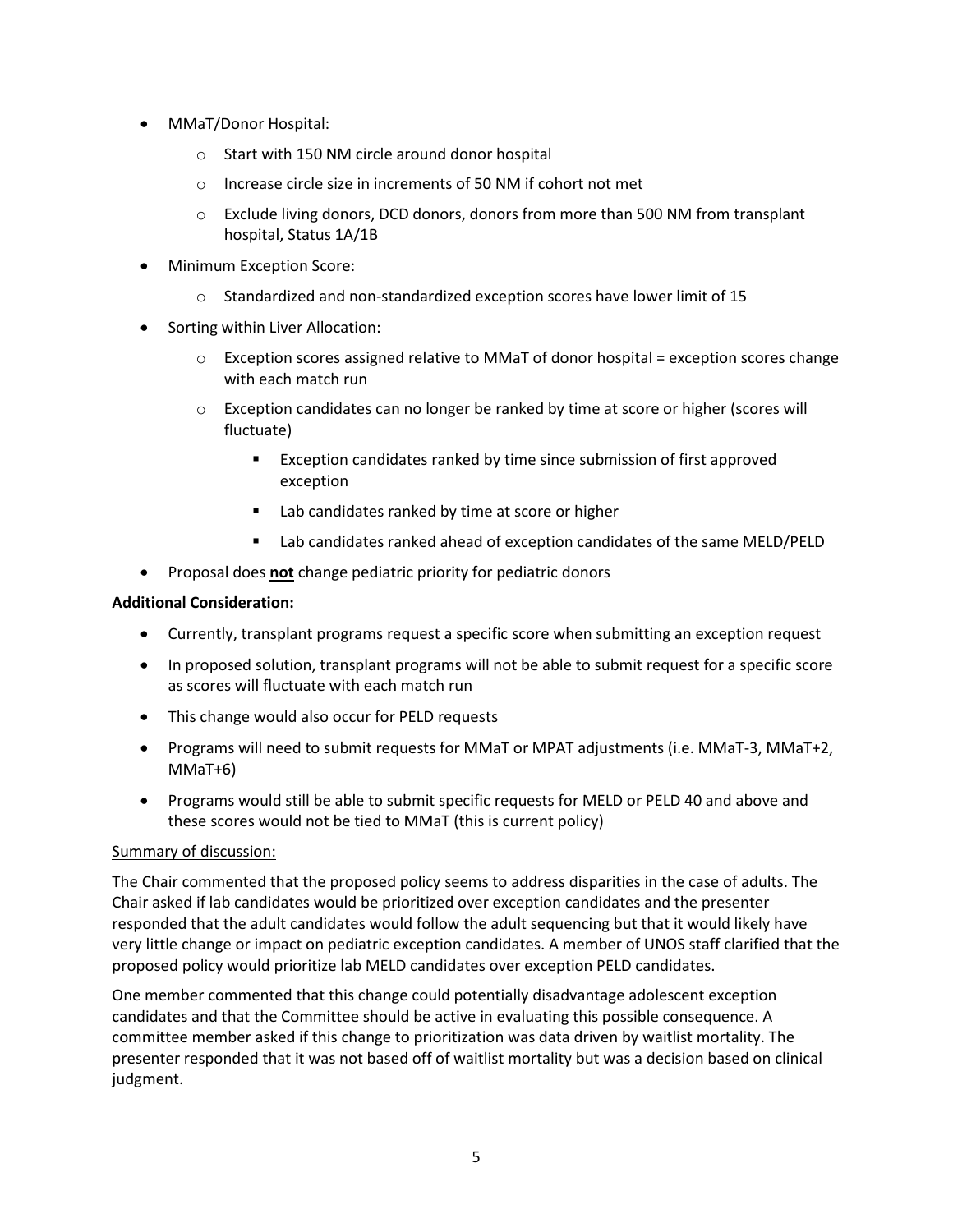The Vice Chair noted that from the pediatric perspective, one focus has been on utilizing the exception criteria to ensure that these pediatric patients receive the proper prioritization and there may be some concerns about a policy proposal that would alter current prioritization. The Chair suggested that all pediatric scores by prioritized together regardless of if the candidate has an exception score. The Vice Chair spoke in support of this suggestion and also pointed out that there is currently a PELD workgroup and project focused on improving the PELD score and making the system less reliant on exception scores.

## Next steps:

The Pediatric Committee will review the policy proposal during public comment and provide feedback to the OPTN Liver Transplantation Committee.

## **Upcoming Meetings**

December 16, 2020